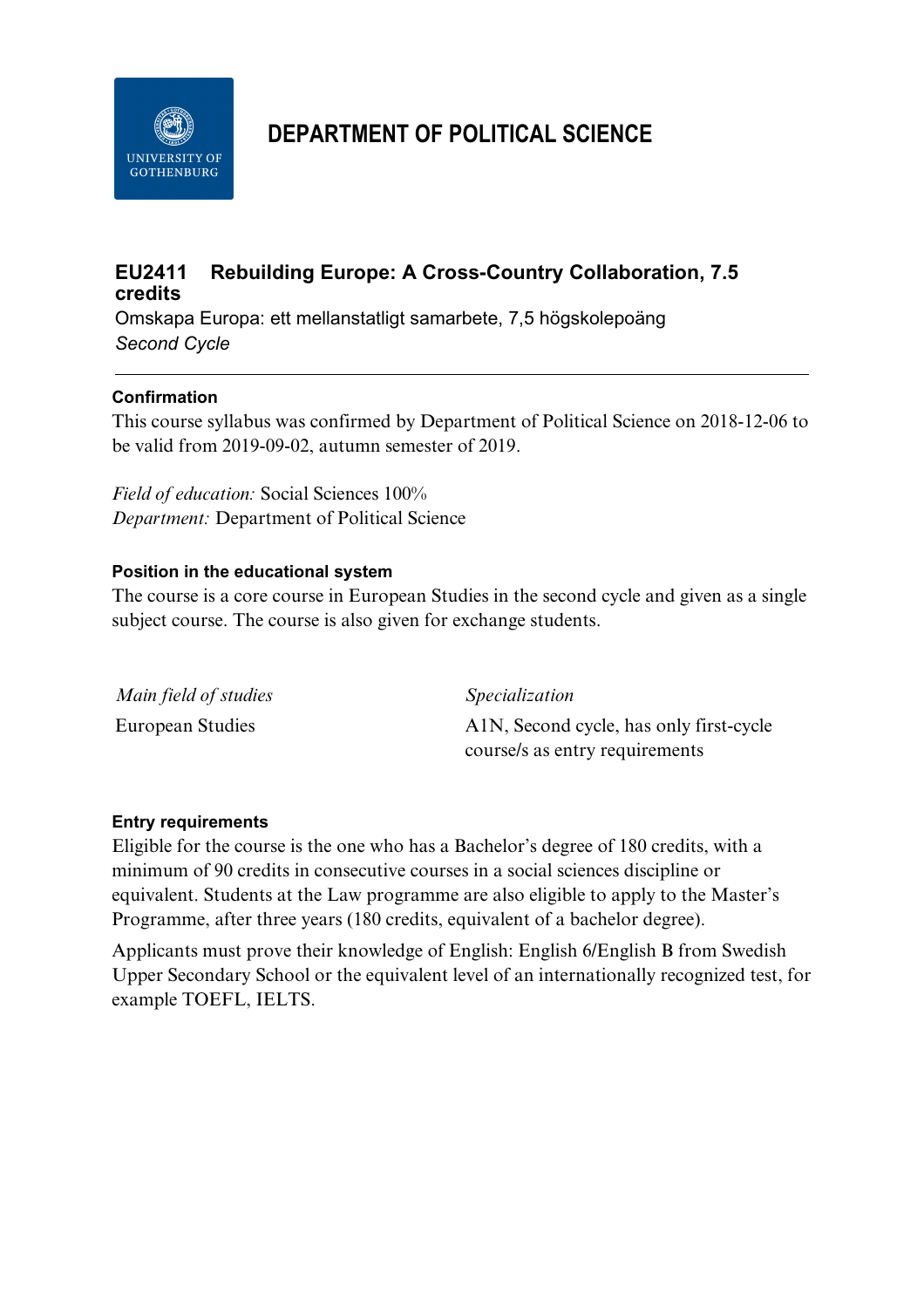#### **Learning outcomes**

On successful completion of the course the student will be able to:

#### *Knowledge and understanding*

- Knowledge of the institutional relationships in the European Union with respect to occasionally competing principles, such as democracy, efficiency, transparency.
- Understanding of the balance of power between national, regional and European levels.

#### *Competence and skills*

- Collaboratively work with students at another European studies center abroad.
- Independently produce text in accordance with good academic practice, including proper citation technique and use of references.
- Communicate clearly and proficiently in English both orally and in writing.

#### *Judgement and approach*

• Demonstrate a thorough understanding of issues central to today's Europe, such as EU economic governance and fiscal coordination, migration, and external security and the near abroad, and the ability to critically reflect on such subjects.

#### **Course content**

A cross-campus partnership, joining students and professors from three European universities: the University of Gothenburg, Charles University in Prague, and Sciences Po, Paris. Each year, students from the three universities work together to develop a common proposal to address challenges facing contemporary European governance. The project provides students the possibility to creatively consider the various institutional relationships in the European Union with respect to occasionally competing principles, such as democracy, efficiency, transparency, and the balance of power between national, regional and European levels. Additionally, the course aims to create a chance to work with students at another European studies center abroad.

#### **Form of teaching**

The form of teaching will be a combination of lectures and seminars, some of the work is on campus and some online.

*Language of instruction:* English